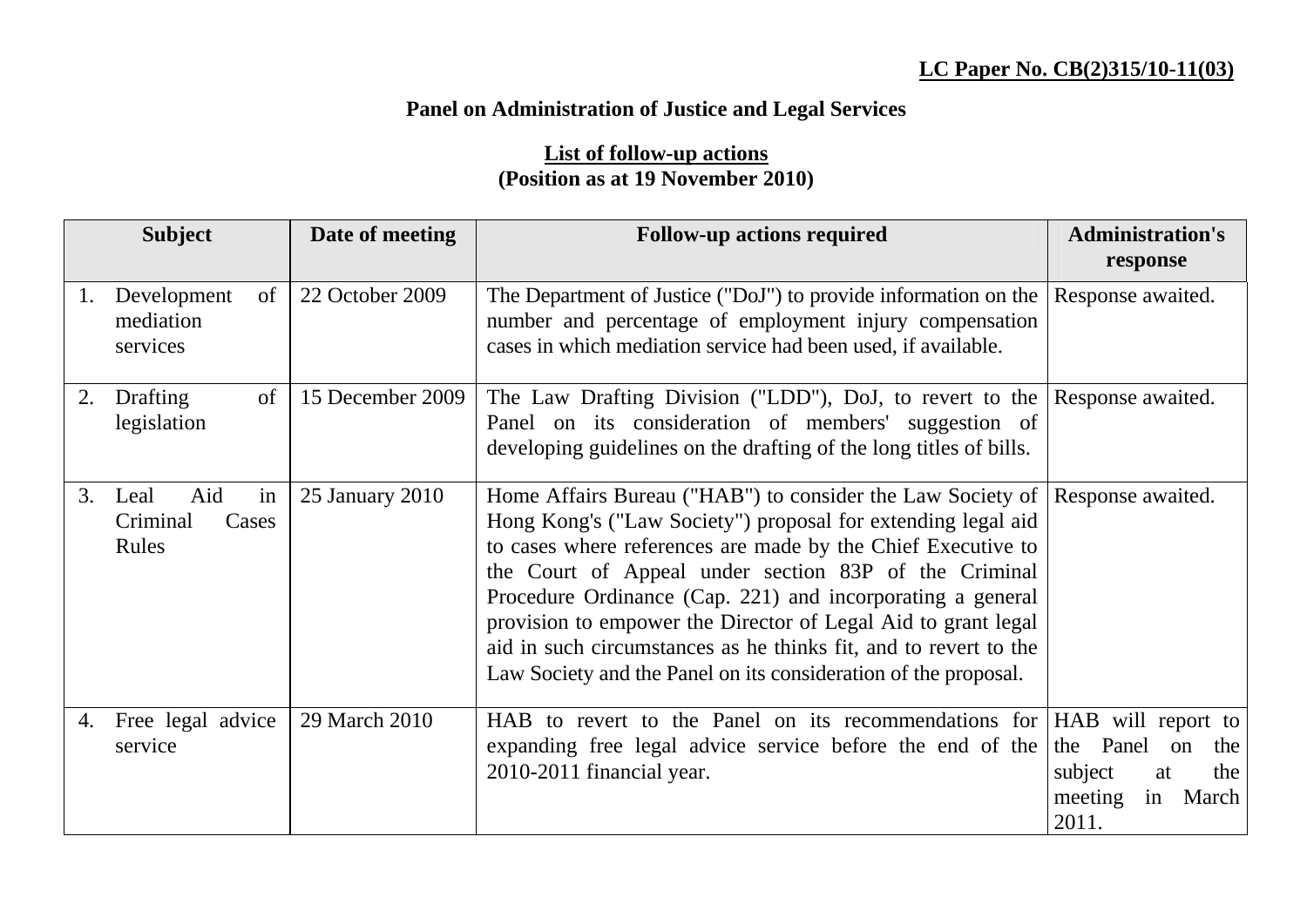|    | <b>Subject</b>                                                                                                                         | Date of meeting | <b>Follow-up actions required</b>                                                                                                                                                                                                                                                                                                                                                                                                                                                                                                 | <b>Administration's</b><br>response                                       |
|----|----------------------------------------------------------------------------------------------------------------------------------------|-----------------|-----------------------------------------------------------------------------------------------------------------------------------------------------------------------------------------------------------------------------------------------------------------------------------------------------------------------------------------------------------------------------------------------------------------------------------------------------------------------------------------------------------------------------------|---------------------------------------------------------------------------|
| 5. | Proposal<br>to<br>implement<br>a<br>verified,<br>authenticated and<br>searchable<br>electronic<br>database of Hong<br>Kong legislation | 26 April 2010   | LDD to provide a response, as appropriate, to Ms Audrey EU's<br>suggestion of engaging outside contractors to provide<br>annotation service in the Bilingual Laws Information System.                                                                                                                                                                                                                                                                                                                                             | Written response to<br>be provided to the<br>Panel by the end of<br>2010. |
|    | 6. Five-yearly<br>of<br>review<br>the<br>for<br>criteria<br>assessing<br>the<br>financial<br>eligibility of legal<br>aid applicants    | 24 May 2010     | The Legal Aid Services Council ("LASC") to revert to the<br>Panel on -<br>the outcome of the study by its Interest Group on Scope<br>(a)<br>of Legal Aid on expansion of the Supplementary Legal<br>Aid Scheme ("SLAS"), including the feasibility of setting<br>up a Second-tier SLAS to further improve legal aid<br>service, in about six months' time; and<br>its recommendations on how assistance could be<br>(b)<br>provided to employees in obtaining legal aid in employer<br>insolvency cases and in recovery of wages. | Response awaited.                                                         |
| 7. | in<br>Trial<br>the<br><b>District Court</b>                                                                                            | 28 June 2010    | DoJ to discuss with the two legal professional bodies on the<br>viability of giving defendants the right to elect a jury trial and<br>report to the Panel on the progress of the discussion in due<br>course.                                                                                                                                                                                                                                                                                                                     | DoJ will revert to the<br>Panel in the second<br>quarter of 2011.         |
| 8. | Five-yearly review                                                                                                                     | 21 July 2010    | HAB to consult the relevant parties, including DoJ, the Response awaited.                                                                                                                                                                                                                                                                                                                                                                                                                                                         |                                                                           |